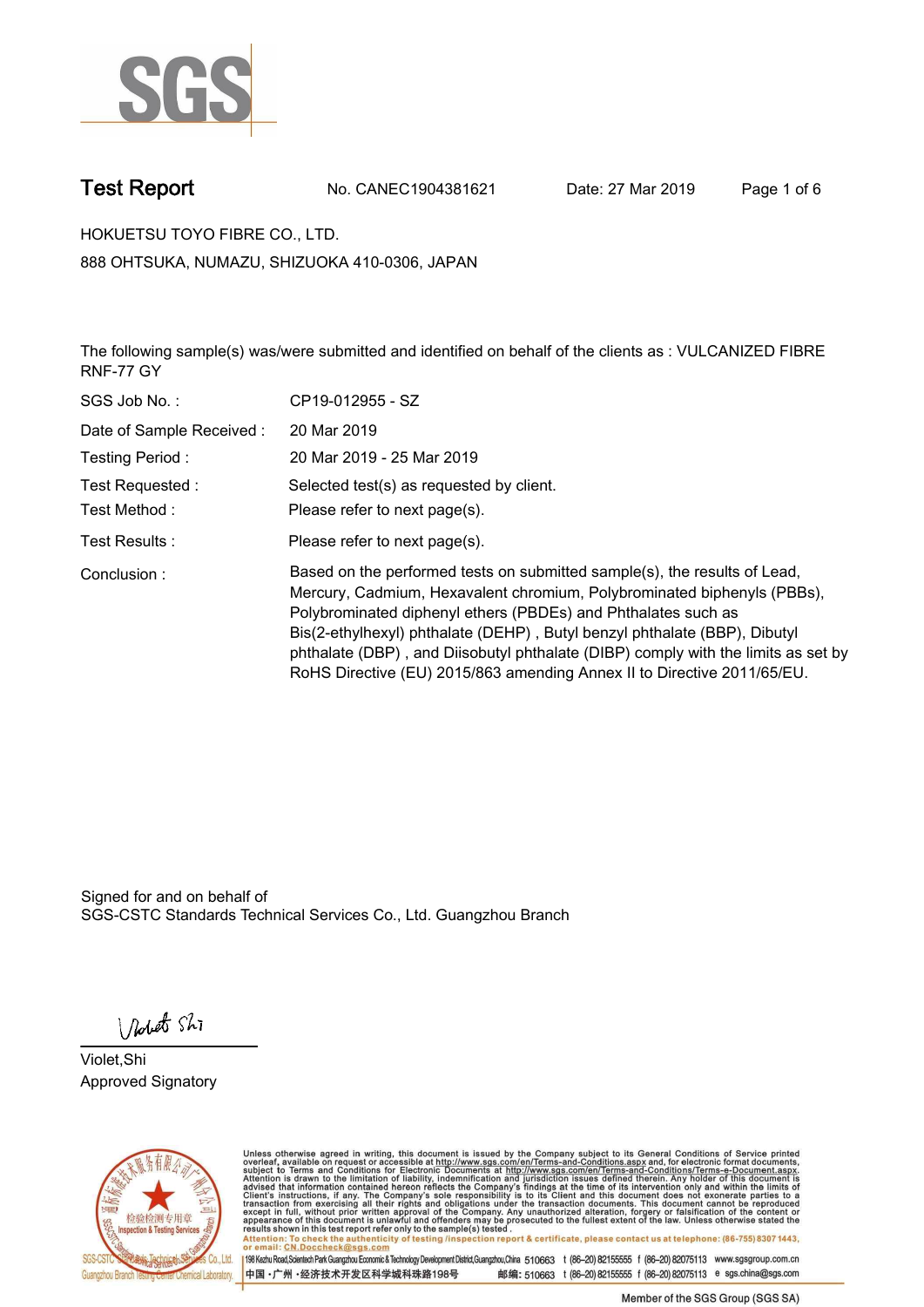

**Test Report. No. CANEC1904381621 Date: 27 Mar 2019. Page 2 of 6.**

**Test Results :.**

**Test Part Description :.**

| Specimen No.    | SGS Sample ID                  | <b>Description</b> |  |
|-----------------|--------------------------------|--------------------|--|
| SN <sub>1</sub> | CAN19-043816.015 Gray material |                    |  |

**Remarks :.(1) 1 mg/kg = 1 ppm = 0.0001%.**

**(2) MDL = Method Detection Limit.**

**(3) ND = Not Detected ( < MDL ).**

**(4) "-" = Not Regulated.**

### **RoHS Directive (EU) 2015/863 amending Annex II to Directive 2011/65/EU.**

**Test Method :. With reference to IEC 62321-4:2013+A1:2017, IEC 62321-5:2013, IEC 62321-7-2:2017 , IEC 62321-6:2015 and IEC 62321-8:2017, analyzed by ICP-OES , UV-Vis and GC-MS ..**

| Test Item(s)               | Limit                    | Unit  | <b>MDL</b>               | 015       |
|----------------------------|--------------------------|-------|--------------------------|-----------|
| Cadmium (Cd)               | 100                      | mg/kg | $\overline{2}$           | <b>ND</b> |
| Lead (Pb)                  | 1,000                    | mg/kg | $\overline{c}$           | <b>ND</b> |
| Mercury (Hg)               | 1,000                    | mg/kg | 2                        | <b>ND</b> |
| Hexavalent Chromium (CrVI) | 1,000                    | mg/kg | 8                        | <b>ND</b> |
| Sum of PBBs                | 1,000                    | mg/kg | $\overline{\phantom{a}}$ | <b>ND</b> |
| Monobromobiphenyl          |                          | mg/kg | 5                        | <b>ND</b> |
| Dibromobiphenyl            | $\overline{\phantom{a}}$ | mg/kg | 5                        | <b>ND</b> |
| Tribromobiphenyl           | -                        | mg/kg | 5                        | <b>ND</b> |
| Tetrabromobiphenyl         |                          | mg/kg | 5                        | <b>ND</b> |
| Pentabromobiphenyl         | -                        | mg/kg | 5                        | <b>ND</b> |
| Hexabromobiphenyl          |                          | mg/kg | 5                        | <b>ND</b> |
| Heptabromobiphenyl         | -                        | mg/kg | 5                        | <b>ND</b> |
| Octabromobiphenyl          | -                        | mg/kg | 5                        | <b>ND</b> |
| Nonabromobiphenyl          |                          | mg/kg | 5                        | <b>ND</b> |
| Decabromobiphenyl          |                          | mg/kg | 5                        | <b>ND</b> |
| Sum of PBDEs               | 1,000                    | mg/kg | $\overline{\phantom{a}}$ | <b>ND</b> |
| Monobromodiphenyl ether    |                          | mg/kg | 5                        | <b>ND</b> |
| Dibromodiphenyl ether      | -                        | mg/kg | 5                        | <b>ND</b> |
| Tribromodiphenyl ether     | -                        | mg/kg | 5                        | <b>ND</b> |
| Tetrabromodiphenyl ether   |                          | mg/kg | 5                        | <b>ND</b> |
| Pentabromodiphenyl ether   |                          | mg/kg | 5                        | <b>ND</b> |
|                            |                          |       |                          |           |



Unless otherwise agreed in writing, this document is issued by the Company subject to its General Conditions of Service printed<br>overleaf, available on request or accessible at http://www.sgs.com/en/Terms-and-Conditions.asp Attention: To check the authenticity of testing /inspection report & certificate, please contact us at telephone: (86-755) 8307 1443,<br>Attention: To check the authenticity of testing /inspection report & certificate, please

198 Kezhu Road,Scientech Park Guangzhou Economic & Technology Development District,Guangzhou,China 510663 t (86-20) 82155555 f (86-20) 82075113 www.sgsgroup.com.cn 邮编: 510663 t (86-20) 82155555 f (86-20) 82075113 e sgs.china@sgs.com 中国·广州·经济技术开发区科学城科珠路198号

Member of the SGS Group (SGS SA)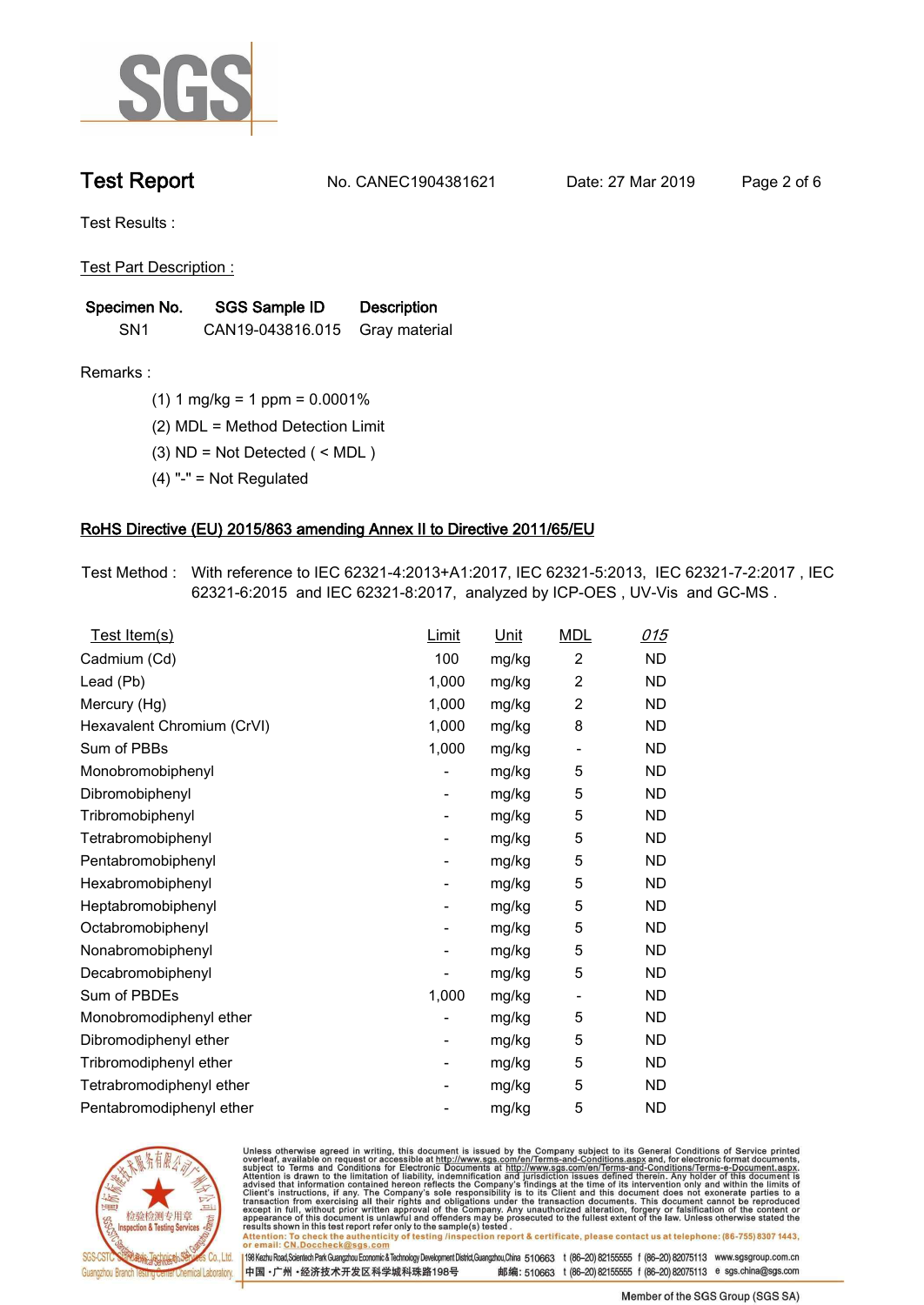

| <b>Test Report</b>                  | No. CANEC1904381621 |       |            | Date: 27 Mar 2019 | Page 3 of 6 |
|-------------------------------------|---------------------|-------|------------|-------------------|-------------|
| Test Item(s)                        | Limit               | Unit  | <b>MDL</b> | 015               |             |
| Hexabromodiphenyl ether             | ۰                   | mg/kg | 5          | <b>ND</b>         |             |
| Heptabromodiphenyl ether            | ۰                   | mg/kg | 5          | <b>ND</b>         |             |
| Octabromodiphenyl ether             | -                   | mg/kg | 5          | <b>ND</b>         |             |
| Nonabromodiphenyl ether             | ۰                   | mg/kg | 5          | <b>ND</b>         |             |
| Decabromodiphenyl ether             | -                   | mg/kg | 5          | <b>ND</b>         |             |
| Dibutyl phthalate (DBP)             | 1.000               | mg/kg | 50         | <b>ND</b>         |             |
| Butyl benzyl phthalate (BBP)        | 1.000               | mg/kg | 50         | <b>ND</b>         |             |
| Bis (2-ethylhexyl) phthalate (DEHP) | 1,000               | mg/kg | 50         | <b>ND</b>         |             |
| Diisobutyl Phthalates (DIBP)        | 1.000               | mg/kg | 50         | <b>ND</b>         |             |

**Notes :.**

**(1) The maximum permissible limit is quoted from RoHS Directive (EU) 2015/863.IEC 62321 series is equivalent to EN 62321 series** 

**http://www.cenelec.eu/dyn/www/f?p=104:30:1742232870351101::::FSP\_ORG\_ID,FSP\_LANG\_ID:12586 37,25.**



Unless otherwise agreed in writing, this document is issued by the Company subject to its General Conditions of Service printed<br>overleaf, available on request or accessible at http://www.sgs.com/en/Terms-and-Conditions.asp results shown in this test report refer only to the sample(s) tested .<br>Attention: To check the authenticity of testing /inspection report & certificate, please contact us at telephone: (86-755) 8307 1443,<br>or email: <u>CN.Doc</u>

198 Kezhu Road,Scientech Park Guangzhou Economic & Technology Development District,Guangzhou,China 510663 t (86-20) 82155555 f (86-20) 82075113 www.sgsgroup.com.cn 中国·广州·经济技术开发区科学城科珠路198号 邮编: 510663 t (86-20) 82155555 f (86-20) 82075113 e sgs.china@sgs.com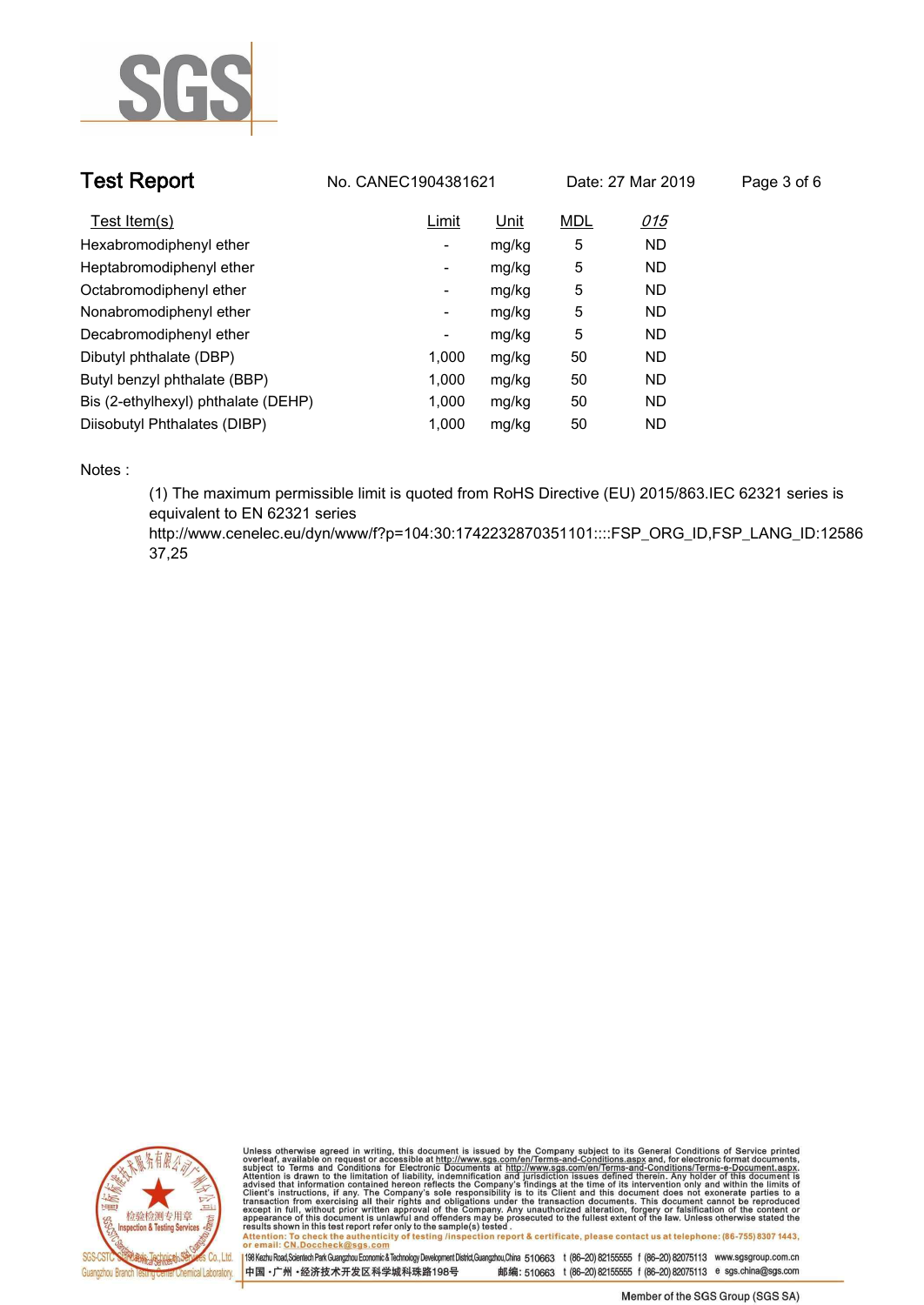

**Test Report. No. CANEC1904381621** Date: 27 Mar 2019 Page 4 of 6

## **ATTACHMENTS Pb/Cd/Hg/Cr6+/PBBs/PBDEs Testing Flow Chart**

**1) These samples were dissolved totally by pre-conditioning method according to below flow chart. (Cr6+ and PBBs/PBDEs test method excluded).**





Unless otherwise agreed in writing, this document is issued by the Company subject to its General Conditions of Service printed<br>overleaf, available on request or accessible at http://www.sgs.com/en/Terms-and-Conditions.asp résults shown in this test report refer only to the sample(s) tésted .<br>Attention: To check the authenticity of testing /inspection report & certificate, please contact us at telephone: (86-755) 8307 1443,<br>or email: <u>CN.Doc</u>

198 Kezhu Road,Scientech Park Guangzhou Economic & Technology Development District,Guangzhou,China 510663 t (86-20) 82155555 f (86-20) 82075113 www.sgsgroup.com.cn 邮编: 510663 t (86-20) 82155555 f (86-20) 82075113 e sgs.china@sgs.com 中国·广州·经济技术开发区科学城科珠路198号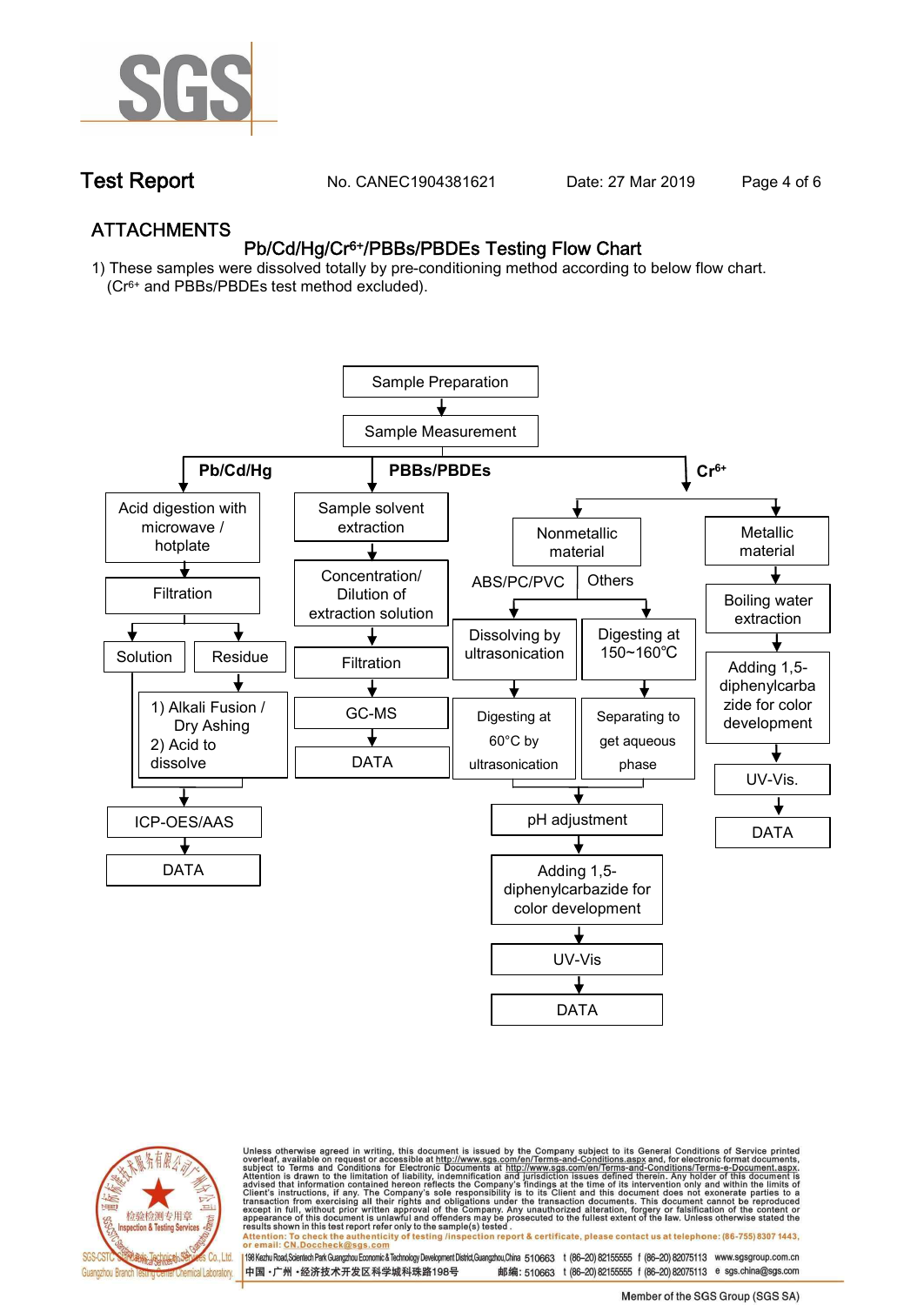

**Test Report. No. CANEC1904381621 Date: 27 Mar 2019. Page 5 of 6.**

# **ATTACHMENTS Phthalates Testing Flow Chart**





Unless otherwise agreed in writing, this document is issued by the Company subject to its General Conditions of Service printed<br>overleaf, available on request or accessible at http://www.sgs.com/en/Terms-and-Conditions.asp results shown in this test report refer only to the sample(s) tested .<br>Attention: To check the authenticity of testing /inspection report & certificate, please contact us at telephone: (86-755) 8307 1443,<br>or email: <u>CN.Doc</u>

198 Kezhu Road,Scientech Park Guangzhou Economic & Technology Development District,Guangzhou,China 510663 t (86-20) 82155555 f (86-20) 82075113 www.sgsgroup.com.cn 中国·广州·经济技术开发区科学城科珠路198号 邮编: 510663 t (86-20) 82155555 f (86-20) 82075113 e sgs.china@sgs.com